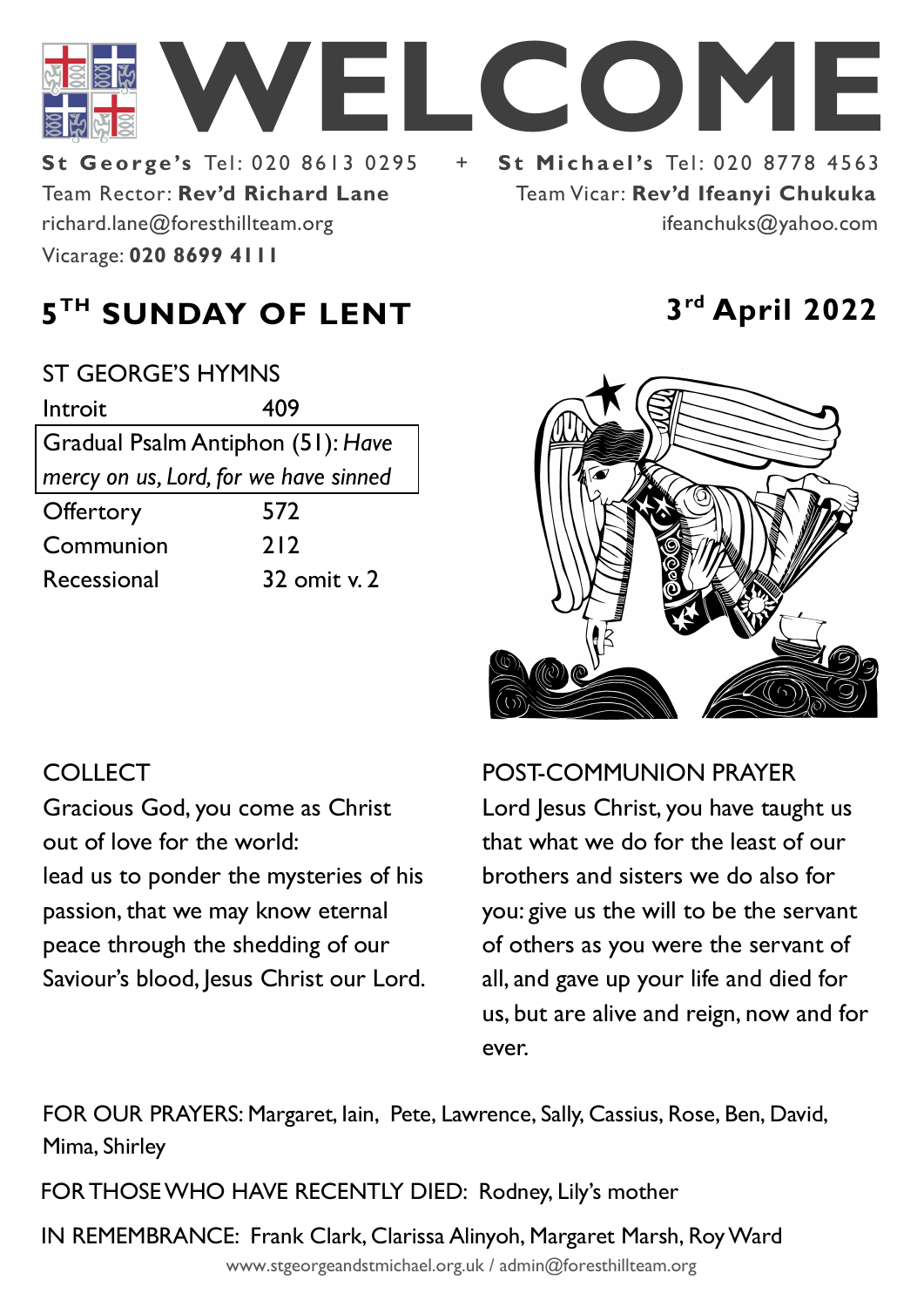### PRAYER FOR UKRAINE

Each Tuesday there will be an opportunity for prayer in church between 9.00am and 12noon. The usual Morning Prayer and Communion services will take place at 9.30am and 10.30am. Outside these times the church will be quiet for your personal prayers.

 $Q\chi$ 

### WALSINGHAM 2022

For your new diary: our pilgrimage this year will take place on the weekend of the 4—6 November. Cost to be advised.

೧೪೧

## BISHOP'S LENT CALL

In 2022, The Bishop of Southwark's Lent Call is raising funds for projects that help those in need of shelter, in need of security, and in need of a place to call "home". You can give online here: https://www.justgiving.com/campaign/ lentcall2022 Or by cheque though the post: The Hon. Treasurer The Bishop of Southwark's Lent Call c/o Trinity House 4 Chapel Court Borough High Street London. SE1 1HW Cheques should be made payable to '**The Bishop of Southwark's Lent Fund**'. (Charity no. 1075122)

## **EVENTS THIS WEEK** *Monday 4 April*

Church: 18:45 - Meditation group Studio: 19:00 - 20:30 - Guides

*Tuesday 5 April* **Church: 09:00-12:00 - Prayer for Ukraine** Church: 09:30- Morning prayer

Church: 10:30 - Eucharist **Church: 11:30 & 19:30 - Lent groups** Hall: 18:00-19:30 - Brownies Studio: 18:20-19:35 -Yoga class

*Wednesday 6 April* Hall: 18:00 - Cubs, 20:00 - Scouts Studio: 19:30-20:30 -Yoga class

*Thursday 7 April* Chapel 18:30 - Eucharist service

*Friday 8 April* Church:19:00-21:00 New Life

S*aturday 9 April* Church: 09:30 - Morning Prayer Studio: 11:00-12:00 -Yoga class Studio: 17:00 - 18:00 - Outside Prayer group

*Sunday 10 April* **Church: 10:00—Palm Sunday** Studio: 14:00 - 17:00 - Outside group

*Thursday 28 April* Church: 20:00 - **APCM UPCOMING EVENTS**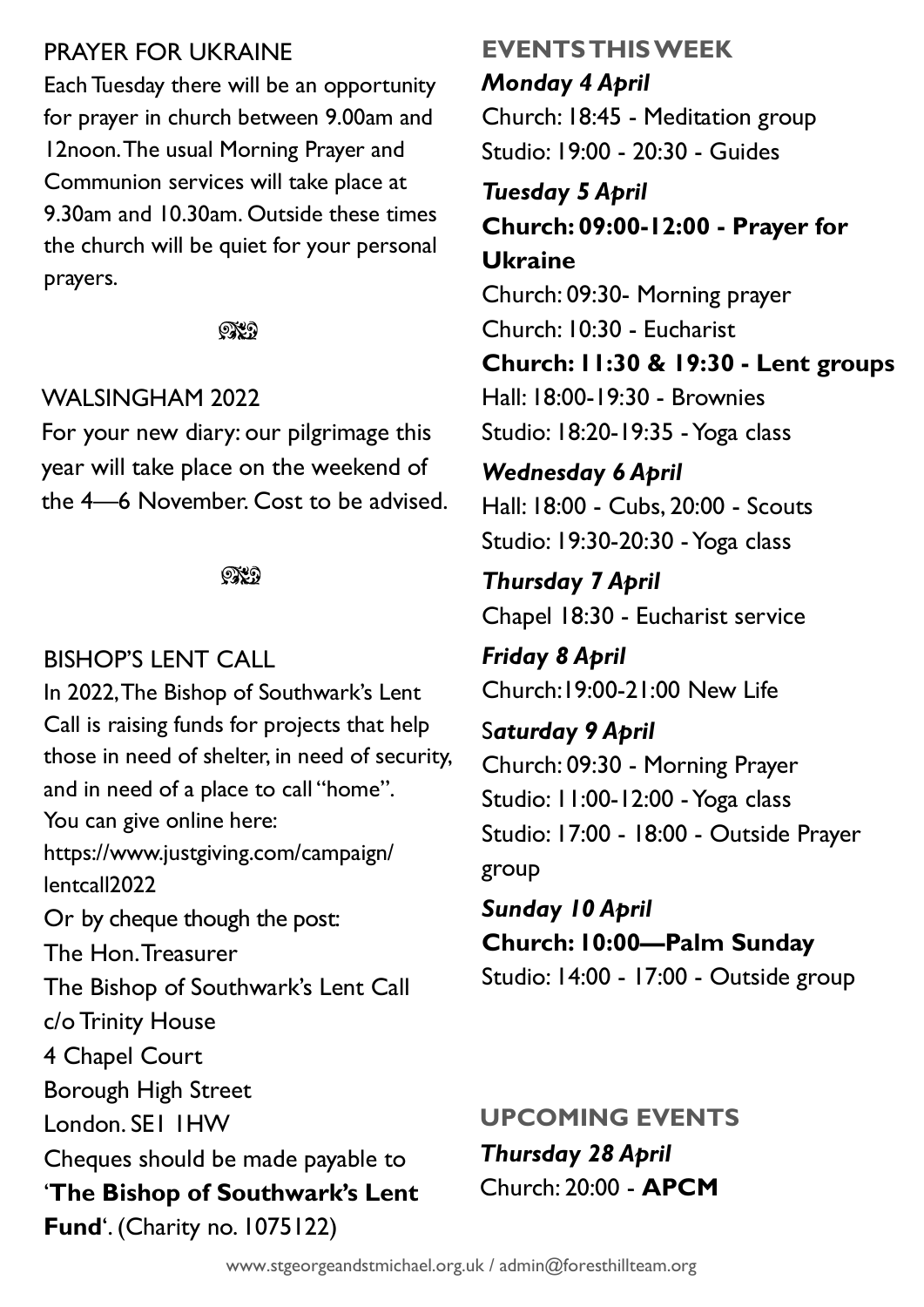### DUNCAN'S RECEPTION

Duncan Patterson-Banks, our YouTube wizard and already fully a part of our community at St George's, is to be formally received into the Church of England on Easter morning at our 10.00am Family Eucharist. Its what we do with adults who have already been confirmed 'elsewhere'. We look forward to celebrating with Duncan as he 'crosses the Tiber'!

#### VIEWING THE APCM REPORTS

As has been the case for the last few years, the reports will be made available on the website. We know not everyone has internet access so we will be printing some paper copies. In March we will put up a list in the foyer for people to sign up to receive a paper copy. Or you can just let me know directly in the office.

೧೪೧

**OXO** 

APCM Our APCM this year will take place **Thursday 28 April** at 20:00 in church.

#### $@$

ELECTORAL ROLL 2022

In preparation for the APCM, we are making sure the Electoral Roll is up to date and accurate. If you are not sure if you're on the roll, please do ask! If you know you're not on, please do fill in a form—available in the lobby—and give it to Richard. Forms must be in by **Sunday 27 March, TODAY!**